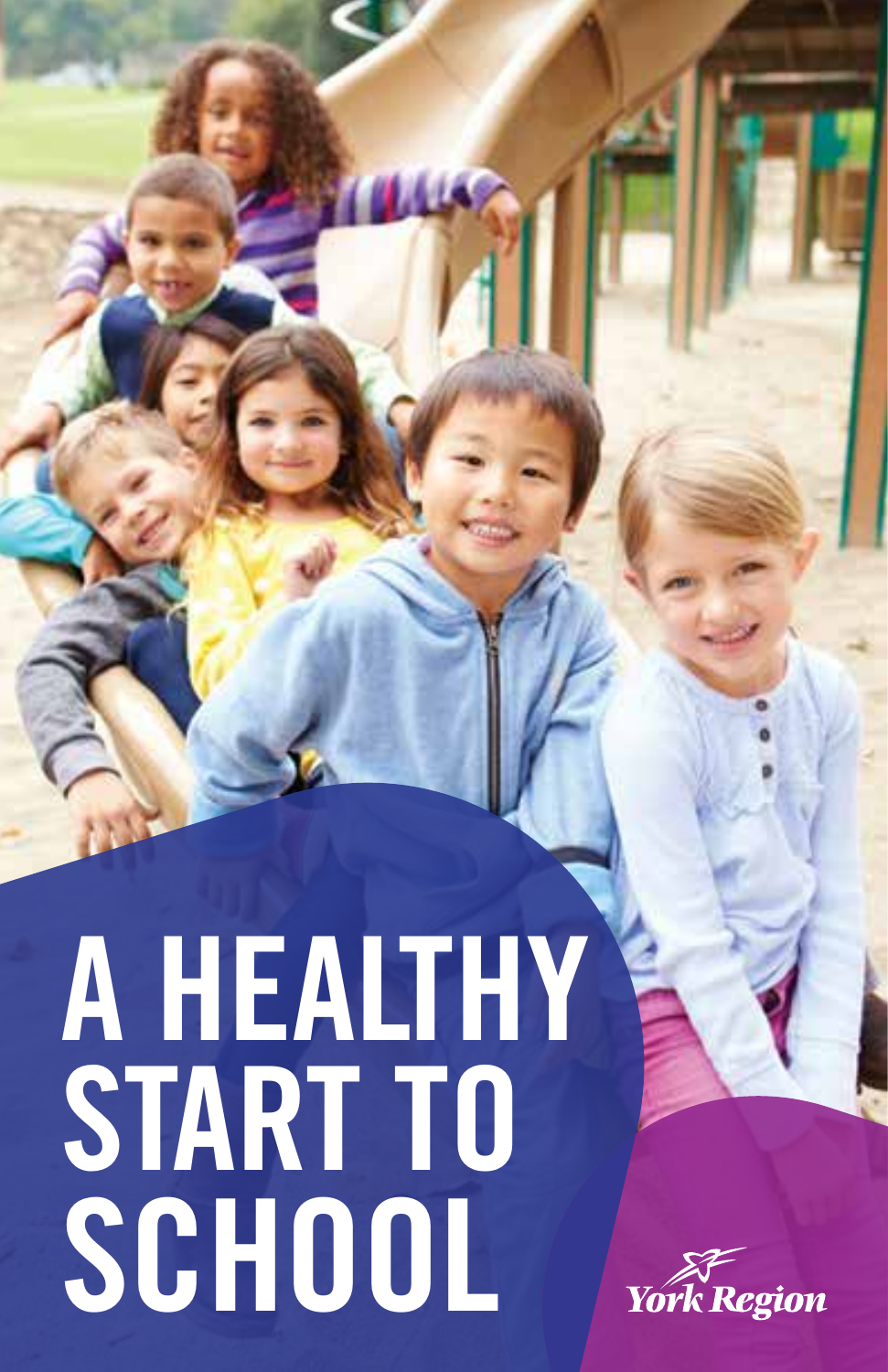# **STARTING SCHOOL IS A VERY EXCITING STEP**

With encouragement and understanding, the transition to this new stage in life will be a fulfilling adventure. This brochure is full of ideas on how to make school healthy and rewarding.

Page 2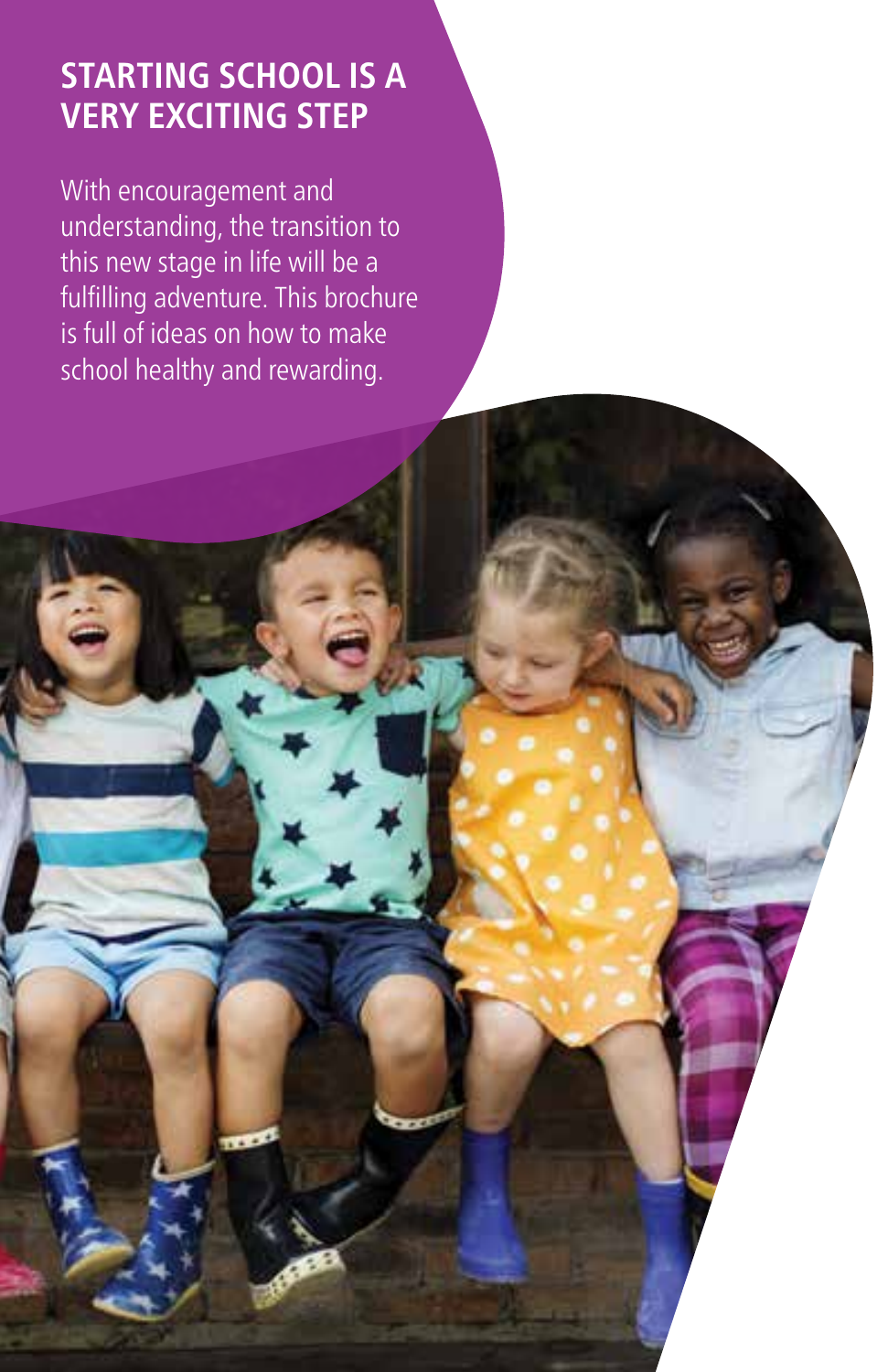# **HEALTHY GROWTH AND DEVELOPMENT**

Your child's growth and development is important to their success in school. Track your child's growth and development by completing the Looksee Checklist (formerly called NDDS) for your child. Visit york.ca/earlyyears for information on child development and lookseechecklist.com to use the Looksee Checklist.

# **FOR THE BEST HEALTH AND WELL-BEING, EAT HEALTHY, STAY ACTIVE, SLEEP WELL AND MAKE YOUR SPACE SMOKE-FREE**

#### **Pack nutritious lunches and snacks**

eep your child's energy up at school by packing healthy lunches and snacks. se Canada's Food Guide to help choose foods from the three food groupings for lunches and one or two food groupings for snacks. Involve your kids in making their lunches. Be food safe; use a thermos to keep hot foods hot and ice packs to keep cold foods cold. Get 60 minutes of physical activity per day, every day.

Visit canada.ca/foodguide for more information on healthy eating habits.

#### **Get 60 minutes of physical activity per day, every day**

hildren need at least 60 minutes a day of heart pumping activity for physical and mental well-being.

elp your child reduce the time they spend being sedentary each day by limiting screen time (television, electronic devices, etc.) to no more than two hours per day. Limit sedentary (motorized) transport, extended sitting and time spent indoors throughout the day.

Learning physical literacy or basic movement skills such as running, jumping, balancing, catching, throwing, kicking, swimming, etc. helps children successfully join in a variety of sports and physical activities for life. Allow time for unstructured outdoor active play every day.

For more information visit york.ca/physicalactivity

# **Sleep tight — and for at least 10 hours**

Make sure your child gets at least 10 hours of uninterrupted sleep per night to place their body's energy. Keep regular bed times and wake up times.

# **Make your space smoke-free**

smoke-free environment is essential to keep your child healthy. Your child's lungs are still developing, making them more vulnerable to the effects of smoke kposure. Smoking in the home increases your child's risk of getting colds, ear ifections, bronchitis, asthma and pneumonia.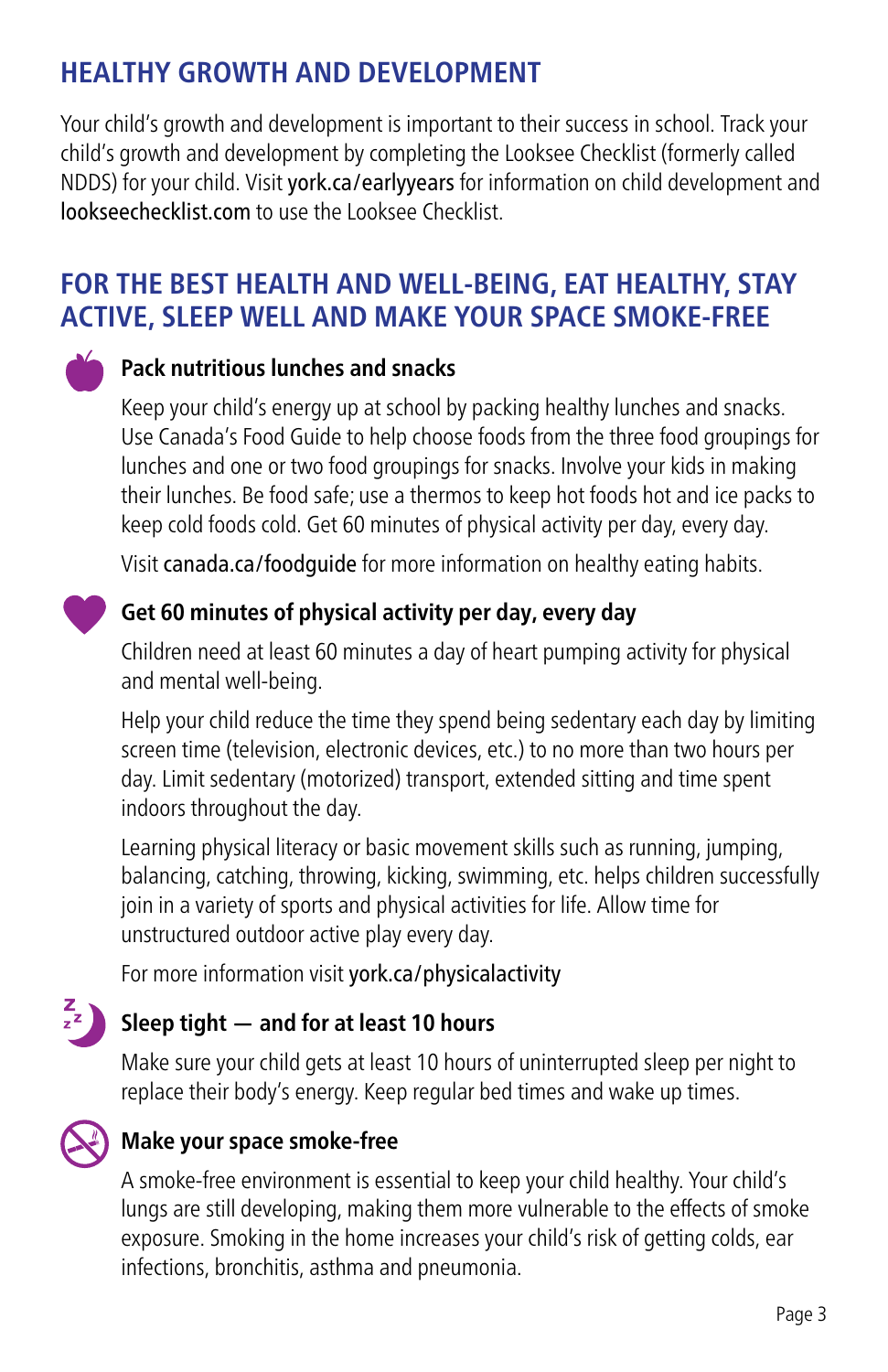

# **CHOOSE A SAFE AND ENVIRONMENTALLY FRIENDLY WAY TO GET TO SCHOOL**

When possible, think of ways to be environmentally friendly in your travel methods, such as walking, biking or taking the bus. Walking to school increases physical activity and helps lessen traffic congestion at the school, improving safety conditions for children. If you need to drive your child to school, park your vehicle away from the school and walk the last block.

# **KEEP YOUR CHILD SAFE**

#### **Safety tips for protecting children:**

- Teach children to obey crossing guards and bus drivers
- Always cross the road with children nine years of age or less young children do not have the ability to be aware of traffic; even older children may need to practice crossing the road safely
- Supervise young children at all times around fall hazards, such as stairs and playground equipment, whether you're at home or out to play
- Ensure your child wears the proper helmet fitted correctly every time they bike, skateboard, scooter or in-line skate
- It is safest to keep a child in a forward-facing car seat with harness straps for as long as they are within the weight and height limits of their convertible, 3-in-1 or combination car seat (usually up to 29kg/65lbs.). After that, use a booster seat until they are at least 145cm/4'9"
- Children under 13 years of age are safest buckled up in the back seat of a vehicle
- It is important to keep all substances (alcohol, cannabis edibles, pain medications etc.) out of children's reach and in a safe place
- Start the conversations early about substance use and be a positive role model. Remember, you are the most important influence in your child's life

Page 4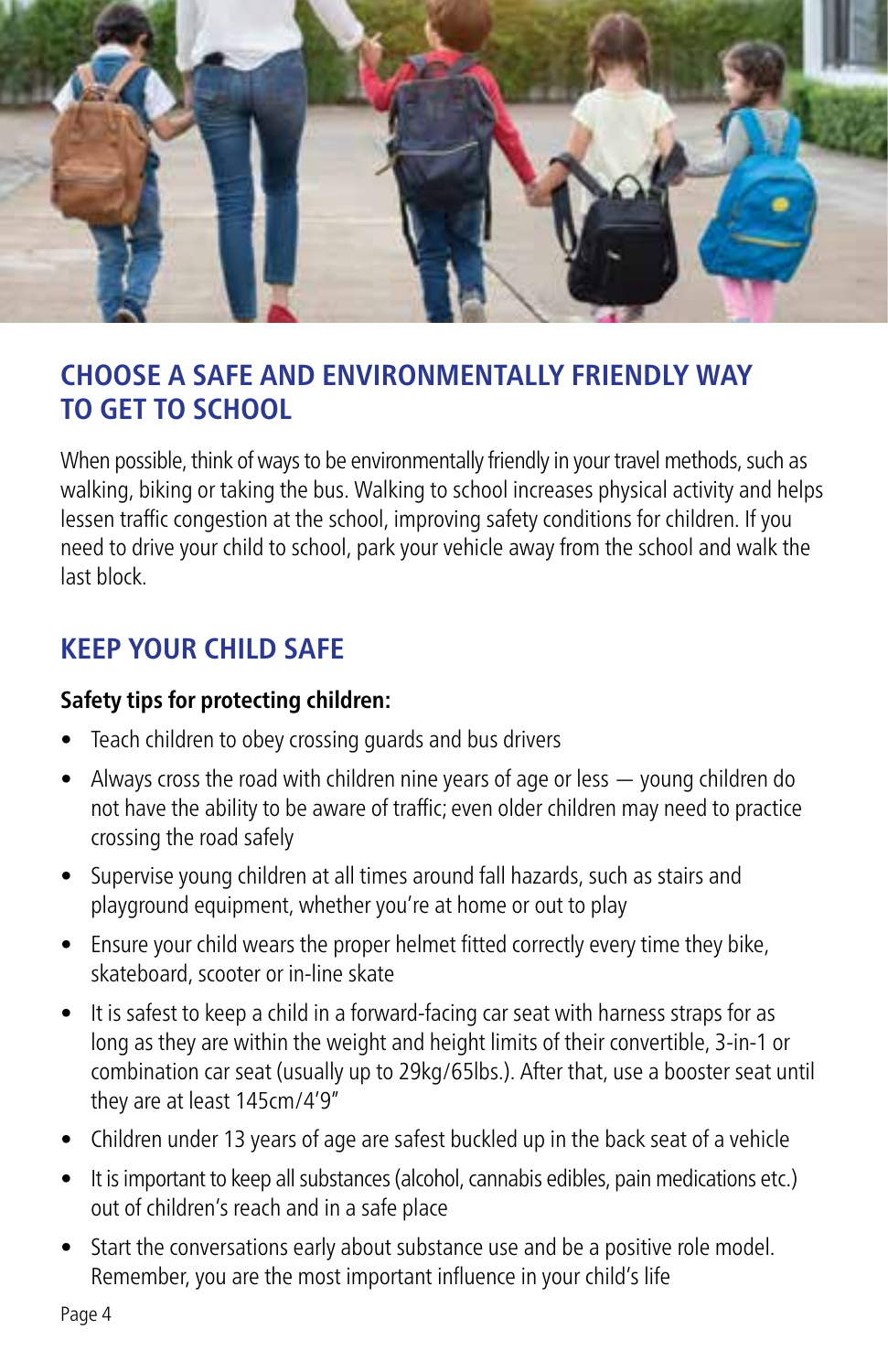# **DRESS YOUR CHILD FOR THE WEATHER**

#### **Keep your child comfortable and protected by making sure outdoor clothing matches the weather:**



In winter, children need hats, gloves and boots.

On sunny days or when the UV index is three or more, children should wear a bucket hat, cover up, play in the shade, put on sunscreen and wear sunglasses.

# **ENCOURAGE HEALTHY SMILES**

Tooth brushing is an important part of your child's daily routine. Use a child-sized toothbrush with soft, rounded bristles. Replace it every three to four months or sooner if worn, frayed and after your child has been sick.

Children up to six years of age are not able to brush their teeth properly— you will have to do it for them. Let your child have a turn brushing when you are done.

#### **Set a good example by letting your child see that you take care of your teeth daily and teach them to:**

- Brush at least twice a day for two minutes, especially before bedtime
- Floss daily, rinse mouth with water after eating/drinking and wait 30 minutes to brush teeth after meals and snacks
- Use a small green pea-sized amount of fluoride toothpaste for children aged three and older if they are able to spit, unless otherwise advised by their oral health professional
- Avoid sugary snacks between meals. Encourage your child to drink water rather than pop

Take your child to see a dentist regularly to maintain a healthy mouth, beginning with the first dental visit by first birthday. Visit york.ca/dental for more tips on healthy brushing and for information on dental programs available for children.

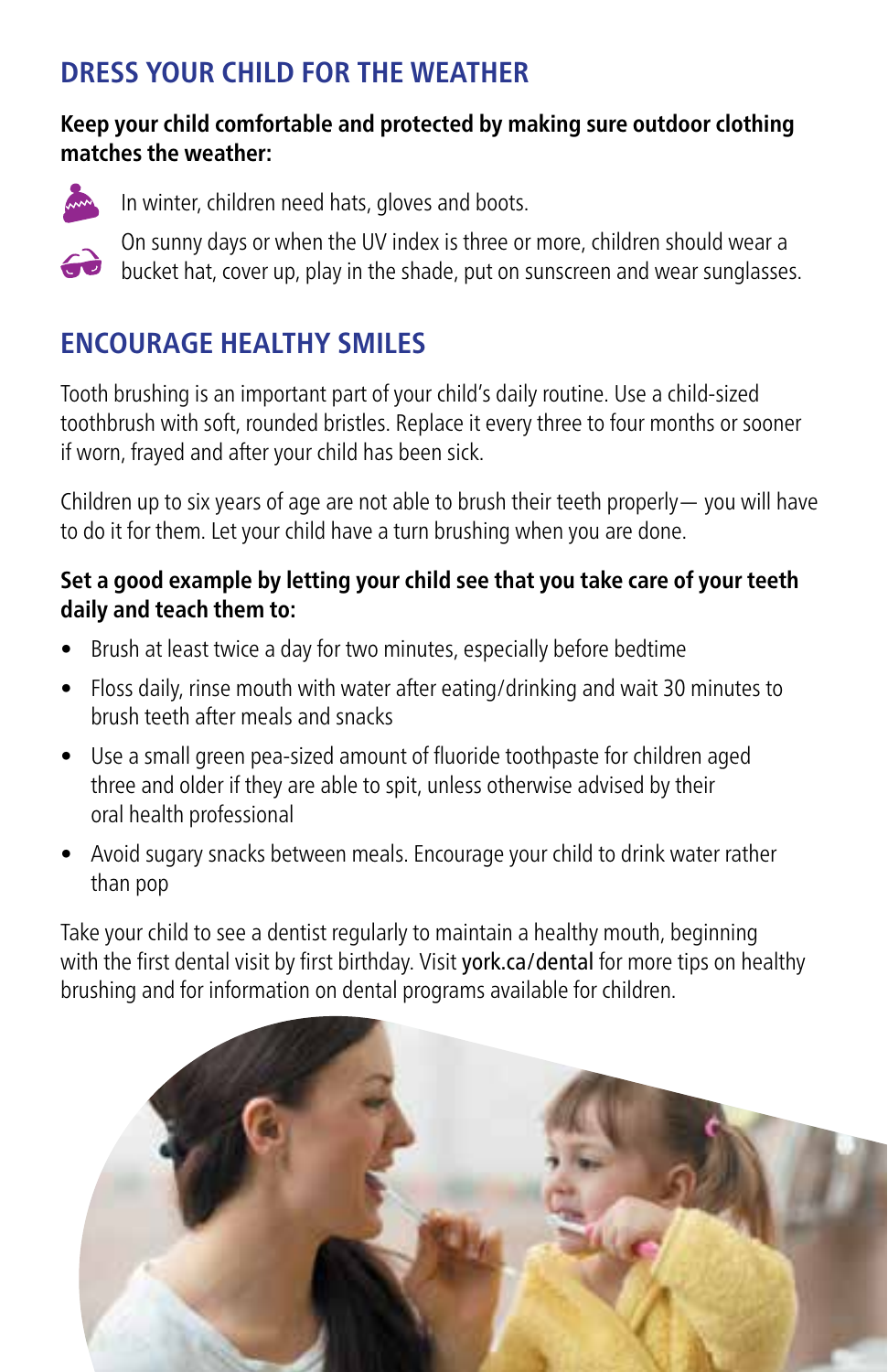# **IMMUNIZATION AGAINST CHILDHOOD DISEASES**

Immunization is the best defense against serious childhood diseases.

Ontario law requires students attending school be up-to-date with diphtheria, pertussis (whopping cough), tetanus, polio, mumps, measles, rubella, meningococcal disease and varicella (chickenpox - for children born in 2010 or later) immunizations.

All vaccines on the Routine Immunization Schedule in Ontario are publicly funded.

#### **Students whose immunizations are not up-to-date may be suspended from school.**

When registering for school (junior or senior kindergarten), York Region Public Health will contact you requesting a complete immunization history. It is the parent's responsibility to keep a record of a child's immunization and inform York Region Public Health of these immunizations. The name of the vaccine and the date it was given should be included in the yellow immunization record.



Call York Region Public Health at 1-877-464-9675 ext. 73456 every time your child gets a vaccine to make sure your child's immunization status is up-to-date.

Please visit york.ca/immunization for more information.

#### **Exemptions**

Some students may be exempt from immunization based on medical, religious or conscientious grounds.

Parents/guardians that do not want their child immunized due to non-medical reasons are required to attend an immunization education session and complete the statement of conscience or religious belief form.

Exemption forms may be accessed at york.ca/immunization or by contacting York Region Public Health Immunization Program at 1-877-464-9675 ext. 73456.

Always discuss the benefits and risks of any vaccine with your health provider.

#### **Additional vaccines**

Vaccines against human papilloma virus (HPV), hepatitis B and meningococcal disease are offered free of charge for certain age groups at your child's school. Please call 1-877-464-9675 ext. 73456 for more information.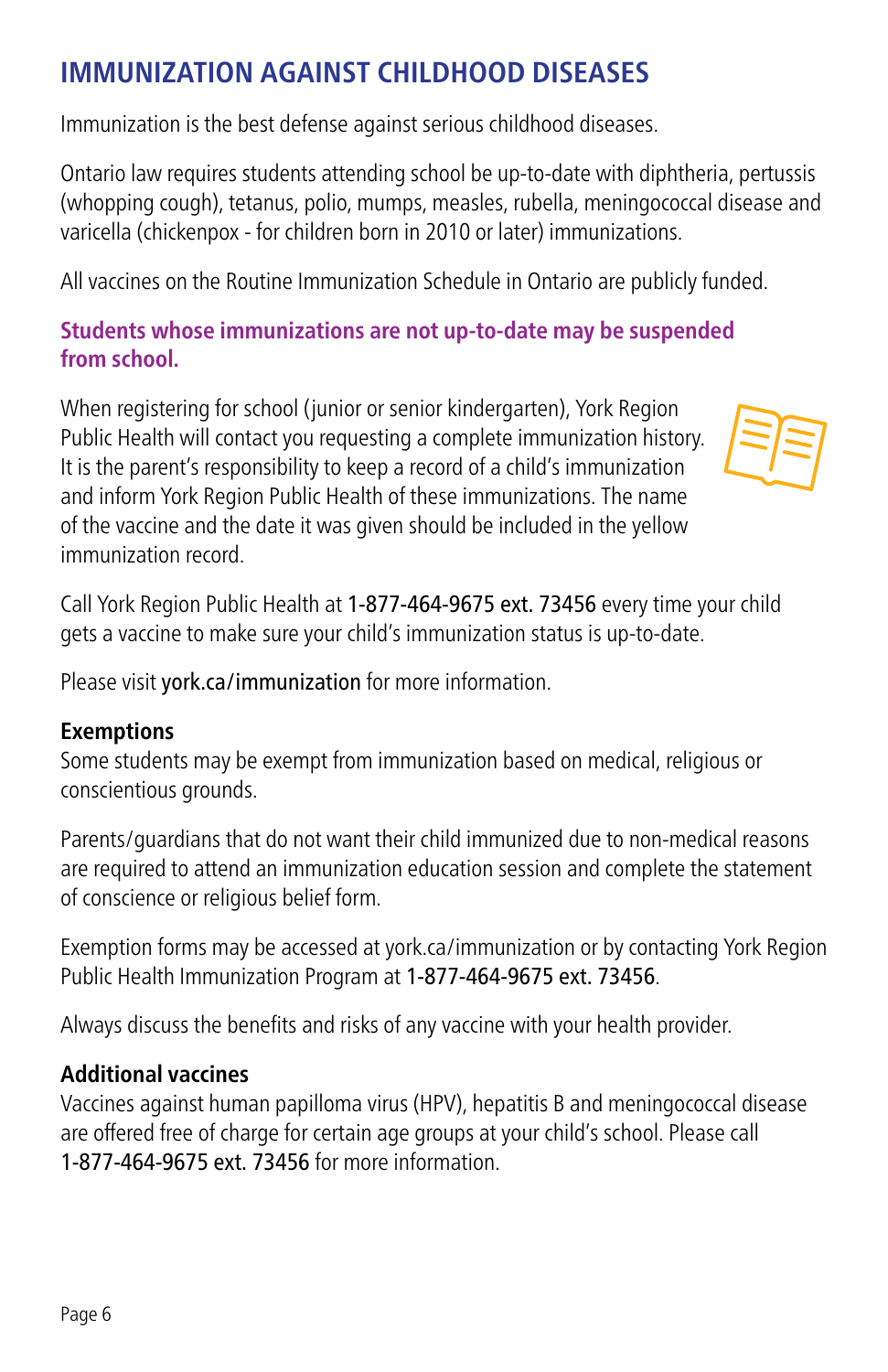

# **ENCOURAGE GOOD HANDWASHING**

Germs can cause illnesses, like colds, influenza (coughing, sore throat, muscle aches and fever) and norovirus (vomiting and diarrhea). They spread when we shake hands, share objects and touch door handles and tables. Washing hands correctly is one of the best ways to prevent the spread of germs.

# **Follow these guidelines with your child:**

- 1. Wet hands with warm running water
- 2. Apply soap
- 3. Rub hands together for 15 seconds (don't forget between fingers, thumbs, finger tips and back of hands)
- 4. Rinse hands with warm running water
- 5. Dry hands
- 6. Use a paper towel to turn off the tap



# **Remind your child to wash their hands:**

- Before eating or drinking and before and after handling food
- After using the washroom, blowing their nose, sneezing or coughing into their hands, touching garbage or animals and playing outdoors
- Before and after visiting someone who is sick
- When hands look or feel dirty

By washing your hands correctly and at the right times — you are being a great role model for your child!